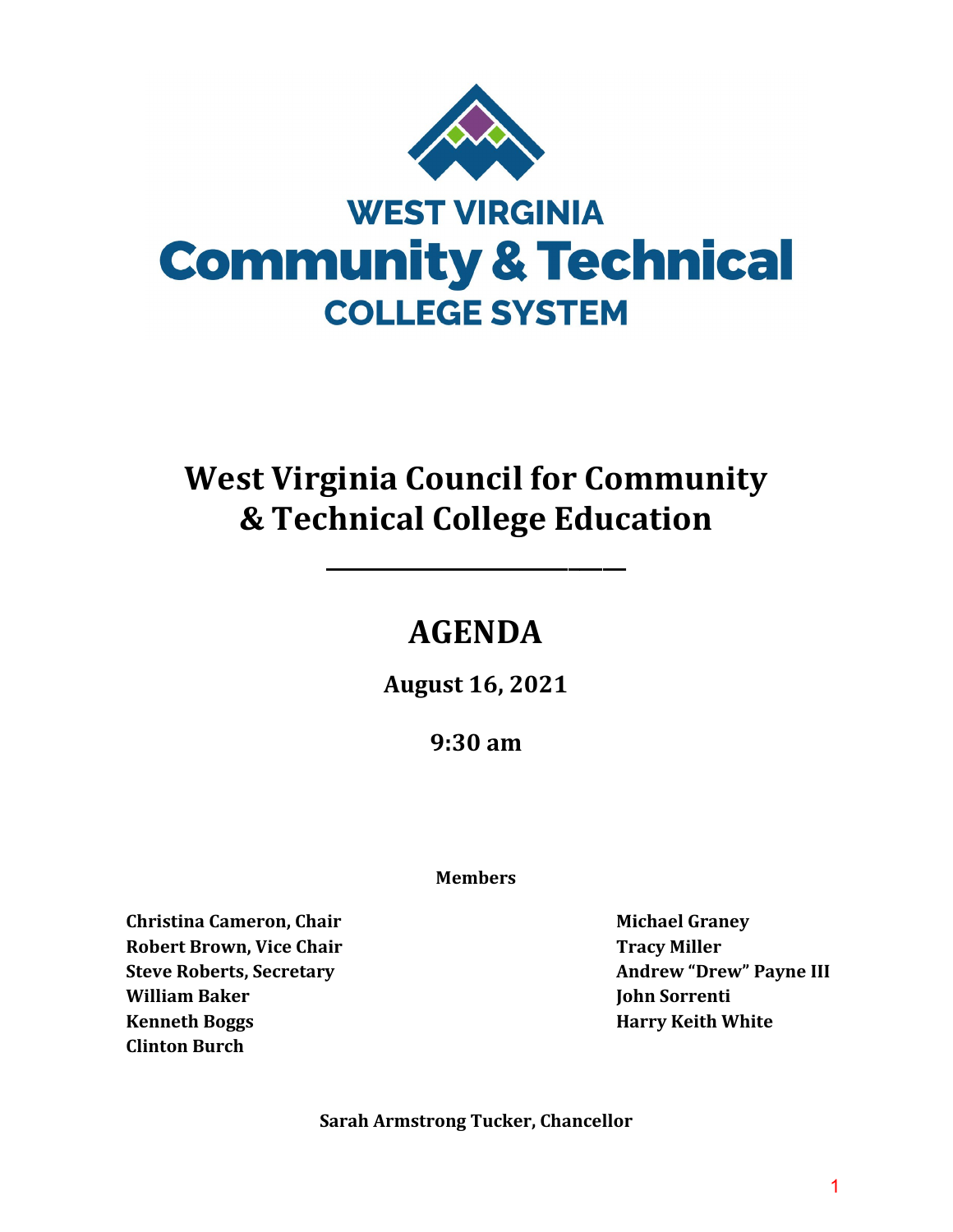

### **CONFERENCE CALL/ZOOM AGENDA**

#### **August 16, 2021 9:30 am**

**Phone: 1-301-715-8592** (NO Participant ID or Password Needed–When Prompted Press #)

**Zoom address: <https://wvcolleges.zoom.us/j/95892678974>** (Copy and Paste into your Web Browser)

#### **I. Call to Order**

|  | A. *Approval of Minutes for June 3, 2021, and July 9, 2021, Council Meetings. |  |  |  |  |
|--|-------------------------------------------------------------------------------|--|--|--|--|
|--|-------------------------------------------------------------------------------|--|--|--|--|

- B. \*WV Invests Program Fee Approval at New River Community and Technical College and WV Northern Community College ........................................................................pg 12
- C. \*Appointment to the Higher Education Student Financial Aid Advisory Board.........pg 13

#### **II. Additional Board Action and Comments**

#### **III. Upcoming Meetings**

Location: Zoom/Conference Call<br>Date: September 2, 2021 Date: September 2, 2021<br>Time: 1:30 p.m.  $1:30$  p.m.

#### IV. **IV. Adjournment**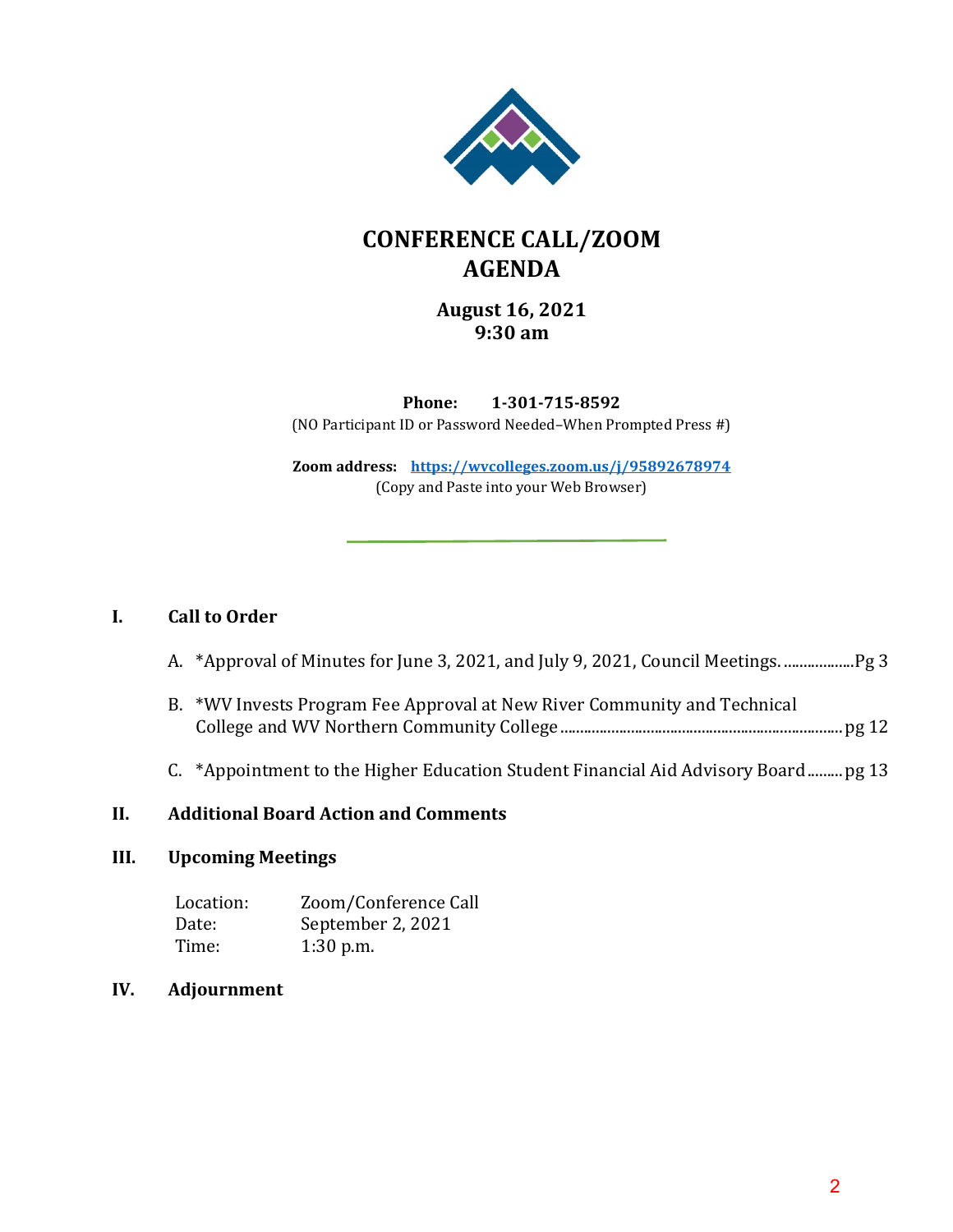#### **MINUTES**

#### **WEST VIRGINIA COUNCIL FOR COMMUNITY AND TECHNICAL COLLEGE EDUCATION**

#### **June 3, 2021**

A meeting of the West Virginia Council for Community and Technical College Education, was held via Zoom and conference call on June 3, 2021, beginning at 9:30 am. Council members present were: Bill Baker, Robert Brown, Clinton Burch, Christina Cameron, Mike Farrell, Michael Graney, Tracy Miller, and Steve Roberts. Absent were: Kenneth Boggs, John Sorrenti and Harry Keith White. Also in attendance were Chancellor Tucker, Council staff, community and technical college presidents, faculty, staff, students, and guests.

#### **Call to Order**

Robert Brown, Chairman, called the meeting to order, and noted that a quorum was present.

#### **1. Approval of Minutes**

Mr. Roberts moved the adoption of the of minutes from the April 22, 2021, meeting of the West Virginia Council for Community and Technical College Education.

Mr. Baker seconded the motion. Motion carried.

#### **2. Resolution Honoring President Michael Sellards**

Mr. Baker moved the adoption of the following resolution:

WHEREAS, Mr. Sellards served with honor and distinction as the Interim President of Mountwest Community and Technical College since December 2019; and,

WHEREAS, Mr. Sellards has been a strong advocate of community and technical college education in West Virginia and further strengthened the relationship with Marshall University to develop and enrich the education and economic opportunities for West Virginians; and,

WHEREAS, Mr. Sellards is a truly committed public servant, with a tireless focus on the local community, on regional economic development, and on higher education through selfless service with numerous local boards and organizations; and,

WHEREAS, Mr. Sellards was the deserving recipient of the Community Impact Award from the Herald-Dispatch, which recognized him for his abiding impact on the Huntington community; and,

WHEREAS, Mr. Sellards and his staff developed a new Aviation Maintenance Training program in conjunction with Marshall University that will attract and expand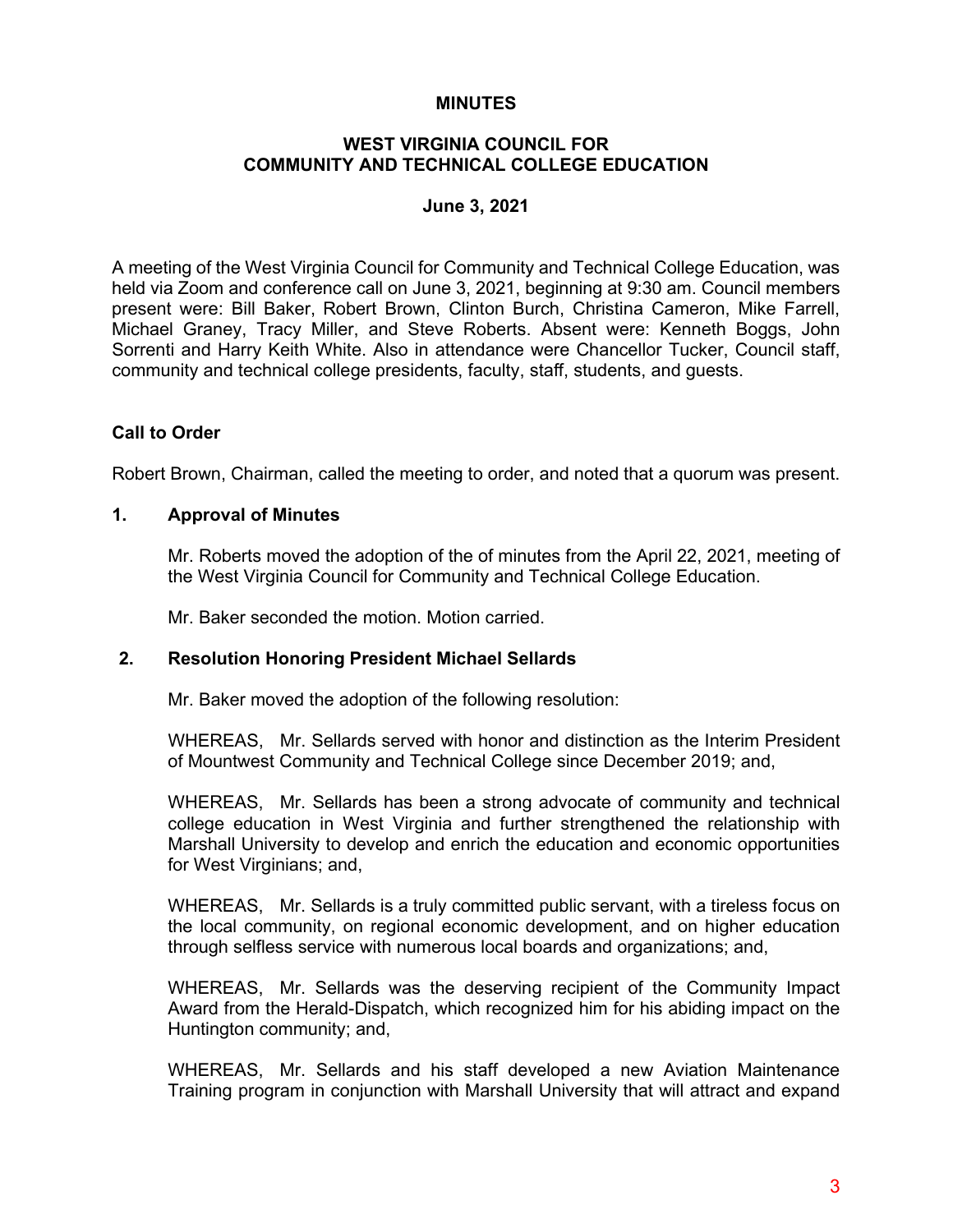the aerospace industry in West Virginia, positively impacting future students and business opportunities for years to come; and,

WHEREAS, Mr. Sellards steadily lead Mountwest Community and Technical College through the COVID-19 pandemic, ensuring the safety of his campus community and the continued success of his students, faculty and staff; and,

#### THEREFORE, BE IT RESOLVED,

That the West Virginia Council for Community and Technical College Education expresses its sincere gratitude to Michael Sellards for his leadership and commitment to advancing community and technical college education in the State of West Virginia and wishes him success in his future endeavors.

FURTHER, BE IT RESOLVED,

That this resolution be inscribed upon the Council minutes of June 3, 2021.

Mr. Roberts seconded the motion. Motion carried.

#### **3. Resolution Honoring President Chuck Terrell**

Mr. Baker moved the adoption of the following resolution.

WHEREAS, Dr. Terrell served with distinction as the mustachioed, tattooed President and Head Coach of Eastern WV Community and Technical College since June 2010; and,

WHEREAS, Dr. Terrell brought a wealth of community and technical college experience to West Virginia that has greatly benefited Eastern WV Community and Technical College and the Community and Technical College System of West Virginia; and,

WHEREAS, Dr. Terrell has been recognized for his commitment to local community and economic development through his service on numerous boards and organizations, and has been a steadfast advocate of community and technical college education to advance the lives of West Virginians; and,

WHEREAS, Dr. Terrell was the proud recipient of the 2016 Entrepreneurial President Award from the National Association of Community College Entrepreneurship (NACCE) and the Harold K. Michael Founders Award, as well as other professional and civic awards; and,

WHEREAS, Dr. Terrell and his staff successfully secured multiple long-term investments in the college, including a \$500,000 Agriculture and Food Research Grant and funding to complete a \$3 million academic wing, and established the Institute for Rural Entrepreneurship and Economic Development; and,

WHEREAS, Dr. Terrell embarks on a new phase of his retirement as the "king of camping and day drinking"; and,

THEREFORE, BE IT RESOLVED,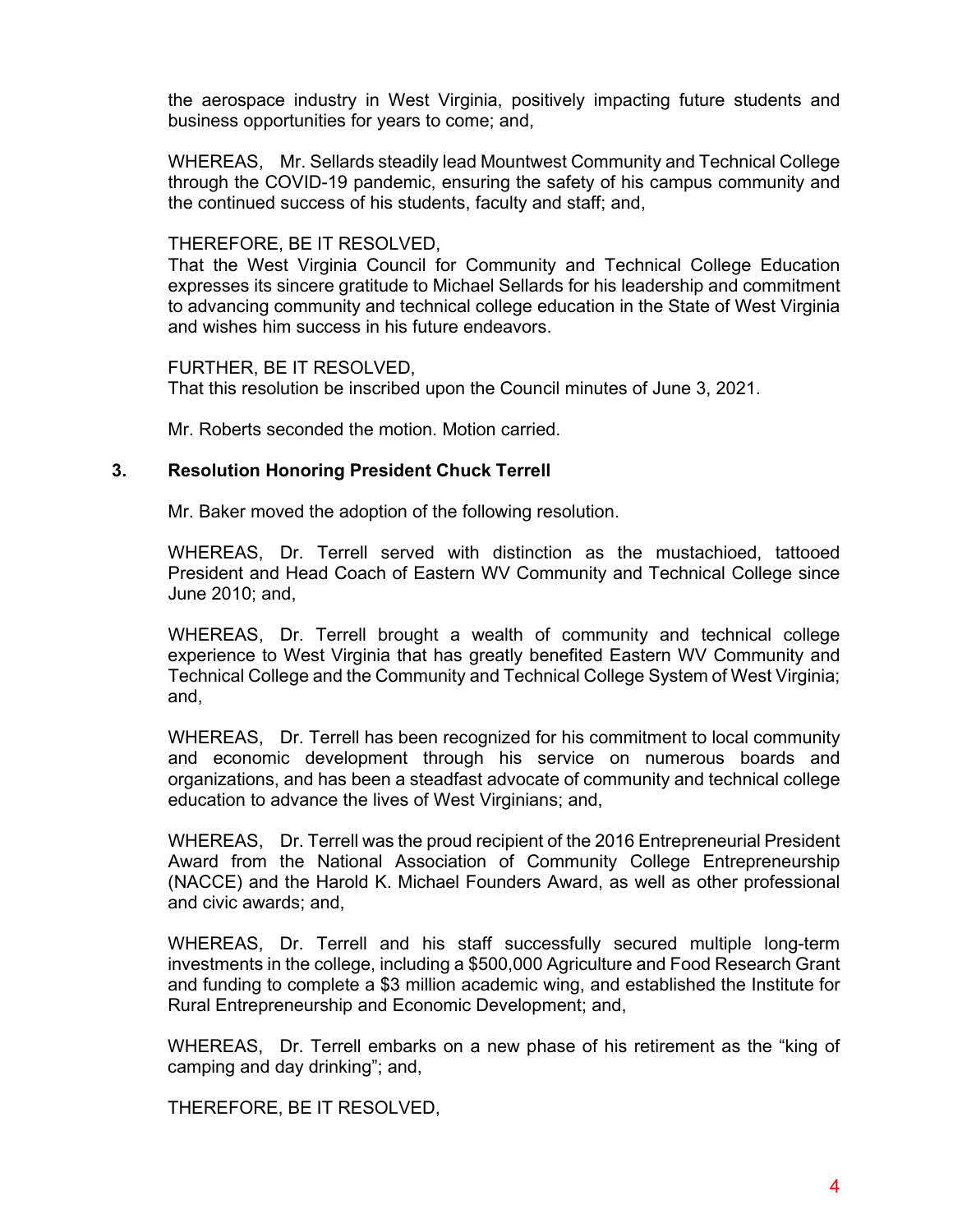That the West Virginia Council for Community and Technical College Education expresses its sincere gratitude to Dr. Charles "Chuck" Terrell for his leadership and commitment to advancing community and technical college education in the State of West Virginia and wishes him much success in his future endeavors.

FURTHER, BE IT RESOLVED, That this resolution be inscribed upon the Council minutes of June 3, 2021.

Mr. Roberts seconded the motion. Motion carried.

#### **4. Election of Officers for the West Virginia Council for Community and Technical College Education**

 Ms. Miller, Nominating Committee member, proposed that Christina Cameron serve as Chairman, Robert Brown as Vice Chairman and Steve Roberts as Secretary.

The floor was opened to nominations. No other nominations were heard.

Mr. Baker moved the adoption of the Nominating Committee's proposal. Mr. Roberts seconded the motion. Motion carried.

Chairman Brown turned the meeting over to Christina Cameron.

NOTE: Chairman Brown's term was scheduled to end on June 30, 2021.

#### **Academic Affairs**

#### **5. Annual Reauthorization of Two-Year Degree-Granting Institutions**

Ms. Miller moved the adoption of the following resolution:

RESOLVED, That the West Virginia Council for Community and Technical College Education approves the Annual Reauthorization for Blue Ridge Community and Technical College, BridgeValley Community and Technical College, Eastern West Virginia Community and Technical College, Mountwest Community and Technical College, New River Community and Technical College, Pierpont Community and Technical College, Southern West Virginia Community and Technical College, West Virginia Northern Community College, and West Virginia University at Parkersburg; Huntington Junior College, Laurel Business Institute of Technology, Martinsburg College, Mountain State College, Valley College (Martinsburg), West Virginia Junior College (Morgantown), and West Virginia Junior College (Charleston /Bridgeport). Mr. Brown seconded the motion. Motion carried.

#### **6. Request for Bluefield State College to Offer an Associate Degree at a Satellite Campus in Wheeling, WV**

 Mr. Baker moved that the item be tabled until such time as a Bluefield State College representative can be present for questioning.

Following further discussion, Mr. Brown proposed that the request be rejected.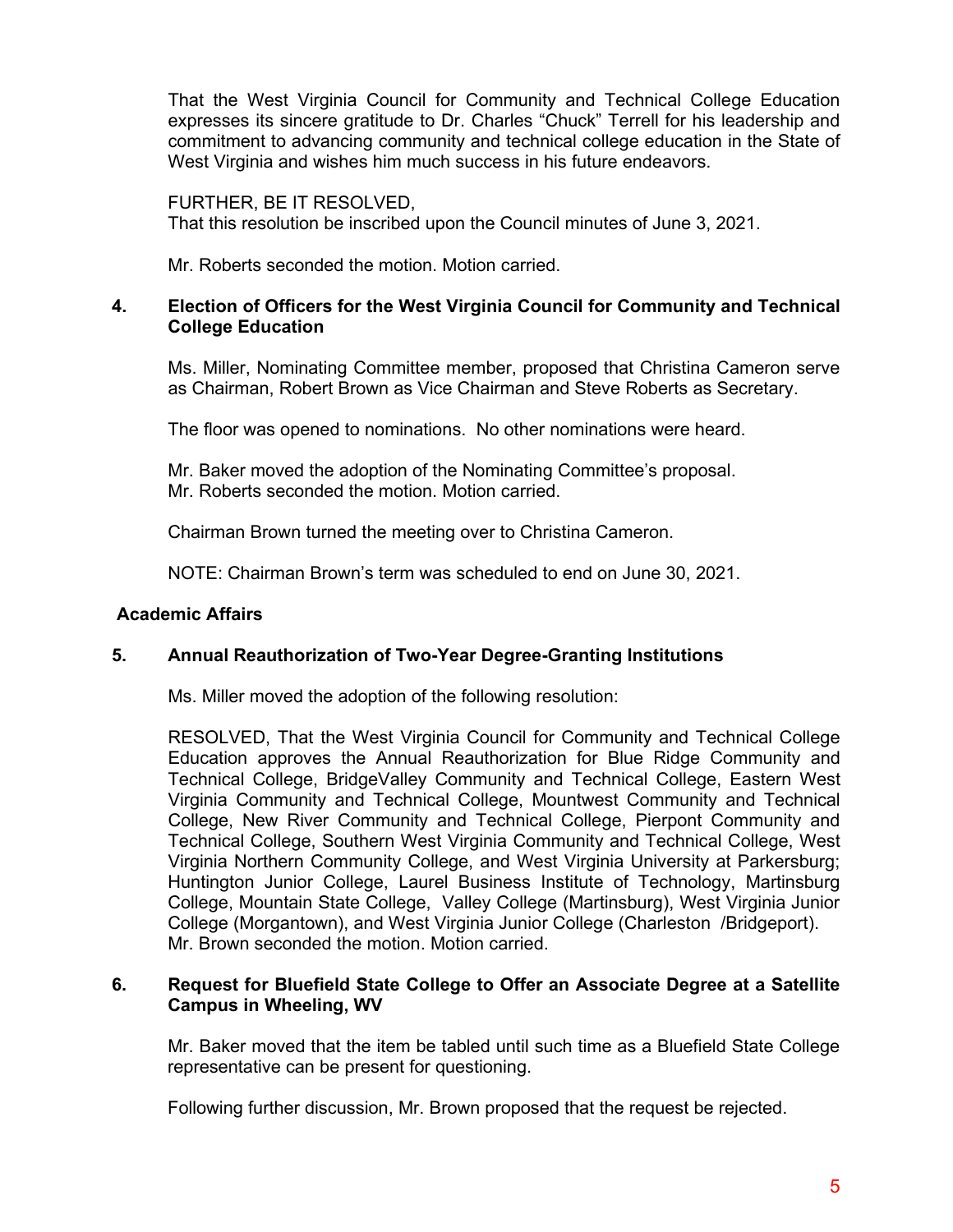- Mr. Baker withdrew his motion.
- Mr. Roberts seconded Mr. Brown's motion. Motion carried.

#### **Finance and Facilities**

#### **7. Tuition and Fees Fiscal Year 2022**

Ms. Miller moved the adoption of the following resolution:

 RESOLVED, That the West Virginia Council for Community and Technical College Education approves the FY 2022 Program Fees as presented in the agenda item.

Mr. Roberts seconded the motion. Motion carried.

#### **8. West Virginia Council for Community and Technical College Education Fiscal Year 2022 Operating Budget**

Mr. Roberts moved the adoption of the following resolution:

 RESOLVED, That the West Virginia Council for Community and Technical College Education approves the operating budget for the Council System office for fiscal year 2022.

Mr. Brown seconded the motion. Motion carried.

#### **9. Fiscal Year 2022 Operating and Capital Budgets for All Community and Technical College System Institutions**

Mr. Brown moved the adoption of the following resolution:

 RESOLVED, That the West Virginia Council for Community and Technical College Education approve the Fiscal Year 2022 operating and capital budgets for all institutions.

Ms. Miller seconded the motion. Motion carried.

#### **10. FY 2022 Higher Education Resource Assessment (HERA)**

Mr. Roberts moved the adoption of the following resolution:

 RESOLVED, That the West Virginia Council for Community and Technical College Education approves the Higher Education Resource Assessment (HERA) for Fiscal Year 2022 to the community and technical colleges as shown in Table 1 of the agenda item.

Mr. Graney seconded the motion. Motion carried.

#### **General**

#### **11. Technical Program Development Award**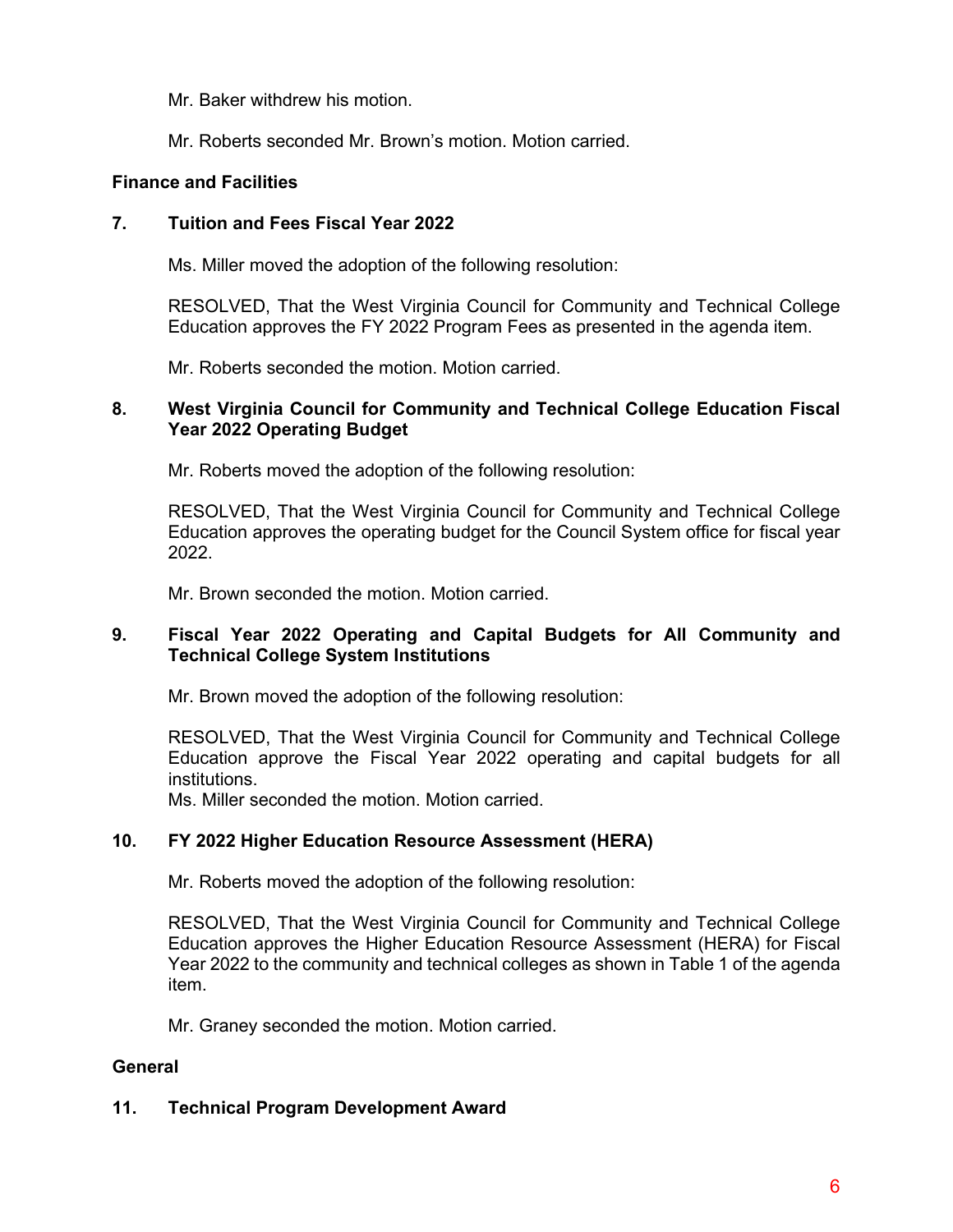Mr. Baker moved the adoption of the following resolution:

RESOLVED, that the West Virginia Council for Community and Technical College Education approves the Technical Program Development grant awards as proposed.

Ms. Miller seconded the motion. Motion carried.

#### **12. Higher Education Adult Part-Time Student (HEAPS) In-Demand Programs**

Ms. Miller moved the adoption of the following resolution:

 RESOLVED, That the West Virginia Council for Community and Technical College Education approves areas of training for skill development and demand occupations for the workforce development component of HEAPS for fiscal year 2022.

Mr. Baker seconded the motion. Motion carried.

#### **Information**

#### **13. Drug Screening Policy for West Virginia Invests Grant Program**

Brian Weingart, Senior Director of Financial Aid, provided information on the changes to the West Virginia Invests Grant Program Drug Screening Policy. He stated that in 2021, the West Virginia Legislature enacted legislation (Senate Bill 335), reducing the requirement to complete one successful drug screening per academic year prior to the first term of enrollment. The policy allows for one non-successful drug screening for eligibility, however, continued eligibility is dependent on passing a subsequent drug screening, or completion of a drug rehabilitation program as prescribed by the Vice Chancellor for Administration with a subsequent non-passing drug screening.

#### **14. College-Going Rate of 2020 West Virginia Public High School Graduates**

The Division of Policy and Planning compiles data on the college-going patterns of recent West Virginia high school graduates in order to calculate the annual collegegoing rate (CGR). Chris Treadway, Senior Director of Research and Policy, highlighted notable findings from this year's analysis.

Results of the 2020 college-going rate analysis are available to the public through Explorer – the state's higher education data portal – using the following link: [http://www.wvhepc.edu/resources/data-and-publication-center/cgr/.](http://www.wvhepc.edu/resources/data-and-publication-center/cgr/)

#### **15. Overview of West Virginia Network**

Located in Morgantown, West Virginia Network (WVNET) was created in 1975 as a subsidiary of West Virginia University to provide central computing facilities and widearea network communications linking the computing centers of all public colleges and universities throughout the state. Carl Powell, Director West Virginia Network, provided an overview of its history, customers, products and services, and its successes in 2020.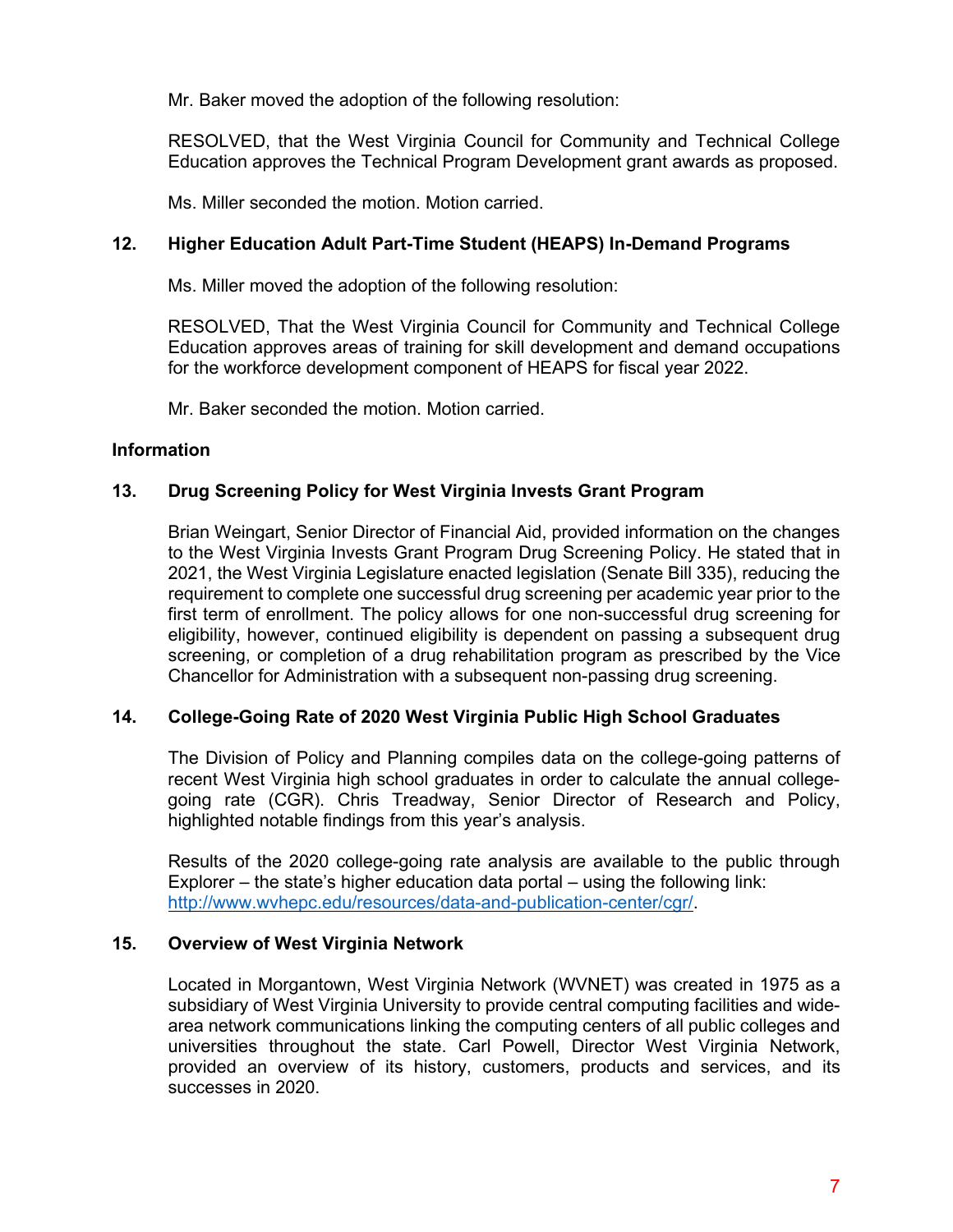#### **Executive Session**

It was noted for the record that the Council elected to remain in open session for the following items:

#### **16. West Virginia Council for Community and Technical College Education Chancellor Contract and Compensation**

Mr. Brown moved the adoption of the following resolution:

 RESOLVED, That the West Virginia Council for Community and Technical College Education approves the Chancellor's contract as proposed.

Ms. Miller seconded the motion. Motion carried.

#### **17. Presidential Contract and Compensation at Blue Ridge Community and Technical College**

Mr. Roberts moved the adoption of the following resolution:

 RESOLVED, That the West Virginia Council for Community and Technical College Education approves compensation for Dr. Peter Checkovich as President of Blue Ridge Community and Technical College as proposed by the institutional board of governors.

Mr. Baker seconded the motion. Motion carried.

#### **18. Presidential Contract and Compensation at New River Community and Technical College**

Mr. Baker moved the adoption of the following resolution:

 RESOLVED, That the West Virginia Council for Community and Technical College Education approves continuing current compensation for Dr. Bonny Copenhaver as President of New River Community and Technical College as proposed by the institutional board of governors and extending her contract for one year.

Ms. Miller seconded the motion. Motion carried.

#### **19. Presidential Compensation at West Virginia Northern Community College**

Mr. Roberts moved the adoption of the following resolution:

 RESOLVED, That the West Virginia Council for Community and Technical College Education approves the contract and compensation for Dr. Daniel Mosser as President of West Virginia Northern Community College as proposed by the institutional board of governors.

Ms. Miller seconded the motion. Motion carried.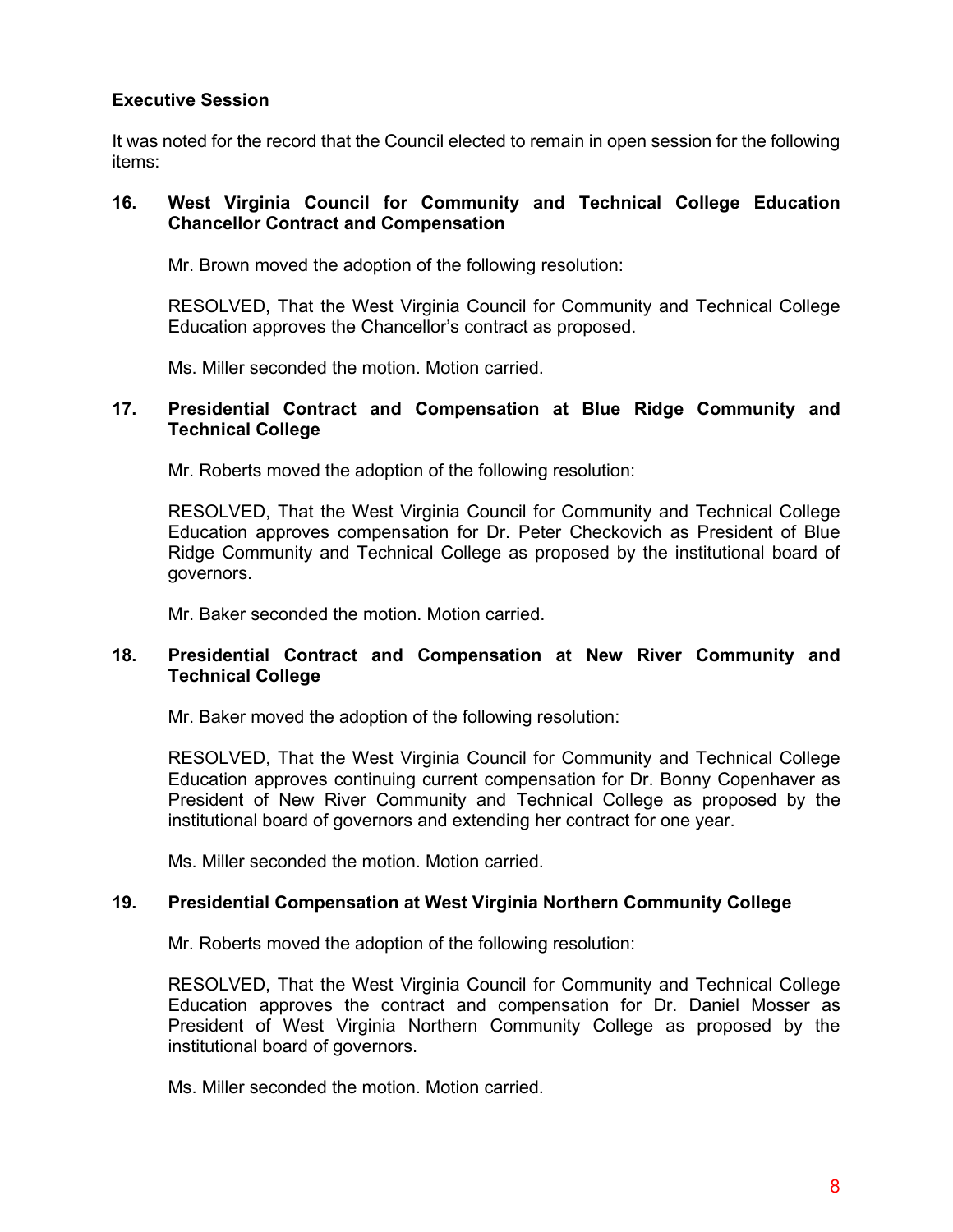#### **Additional Board Action and Comments**

Interim Vice Chancellor Casey Sacks discussed details regarding the upcoming virtual Board of Governors Training Summit scheduled on June 10, 2021.

#### **Adjournment**

There being no further business the meeting was adjourned.

#### **Upcoming Meeting**

| Location: | To Be Determined |
|-----------|------------------|
| Date:     | August 19, 2021  |
| Time:     | $9:30$ a.m.      |

\_\_\_\_\_\_\_\_\_\_\_\_\_\_\_\_\_\_\_\_\_\_\_\_\_\_\_\_\_\_\_\_\_\_\_\_

\_\_\_\_\_\_\_\_\_\_\_\_\_\_\_\_\_\_\_\_\_\_\_\_\_\_\_\_\_\_\_\_\_\_\_\_ Christina Cameron, Chairman

Steve Roberts, Secretary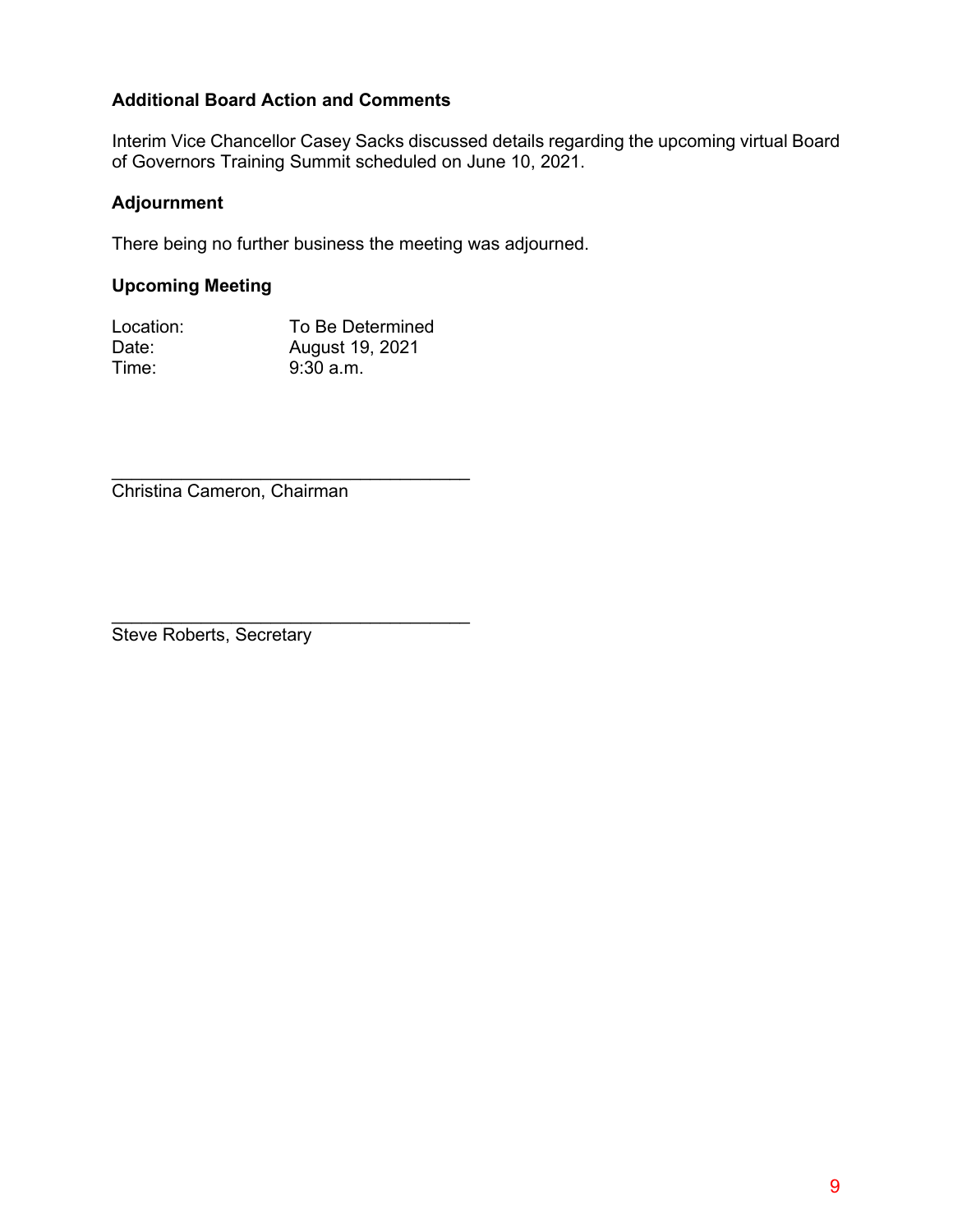#### **MINUTES**

#### **WEST VIRGINIA COUNCIL FOR COMMUNITY AND TECHNICAL COLLEGE EDUCATION**

#### **July 9, 2021**

A meeting of the West Virginia Council for Community and Technical College Education, was held via Zoom and conference call on July 9, 2021, beginning at 3:30 pm. Council members present were: Bill Baker, Kenneth Boggs, Robert Brown, Clinton Burch, Christina Cameron, Tracy Miller, Andrew Payne, Steve Roberts, and John Sorrenti. Absent: Michael Graney and Harry Keith White. Also in attendance were Chancellor Tucker, Council staff, community and technical college presidents, faculty, staff, students, and guests.

#### **Call to Order**

Christina Cameron, Chairman, called the meeting to order, and noted that a quorum was present.

#### **1. Oath of Office**

Mr. Andrew "Drew" Payne III, was sworn in as an ex-officio, non-voting member of the Council by virtue of his position as Chairman on the Higher Education Policy Commission.

#### **Executive Session**

John Sorrenti moved that the Council go into Executive Session in accordance with WV Code §6-9A-4 to discuss personnel matters. Bill Baker seconded the motion. Motion carried.

Following Executive Session, the Council reconvened in open session and the following action was taken:

#### **2. Presidential Contract and Compensation at BridgeValley Community and Technical College**

Tracy Miller moved the adoption of the following resolution:

RESOLVED, That the West Virginia Council for Community and Technical College Education approves the appointment and compensation for Dr. Casey K. Sacks as Acting President of BridgeValley Community and Technical College as proposed by the institutional board of governors.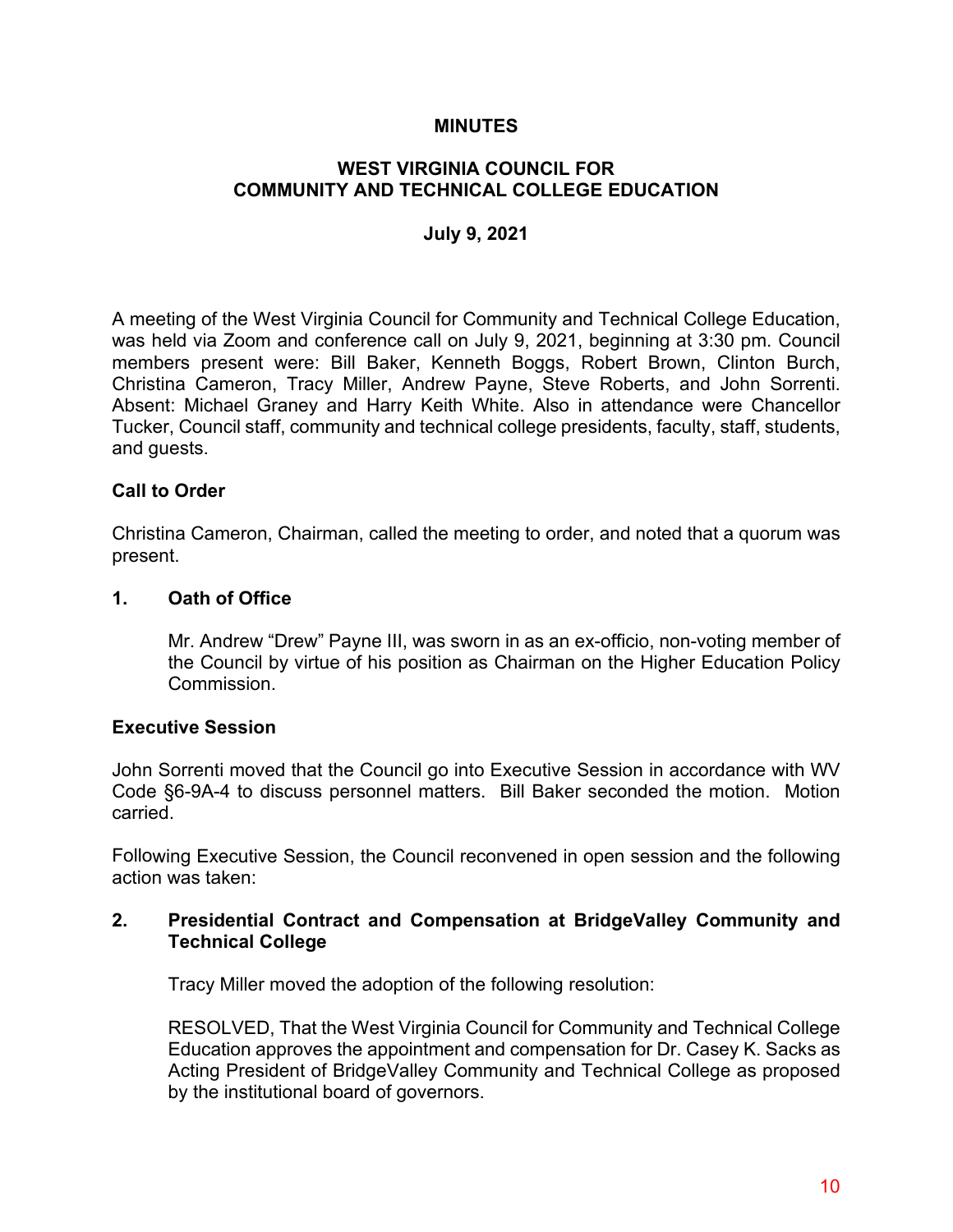Steve Roberts seconded the motion. Motion carried.

#### **Adjournment**

There being no further business the meeting was adjourned.

### **Upcoming Meeting**

Location: TBD<br>Date: Augu August 19, 2021<br>9:30 a.m. Time:

\_\_\_\_\_\_\_\_\_\_\_\_\_\_\_\_\_\_\_\_\_\_\_\_\_\_\_\_\_\_\_\_\_\_\_ Christina Cameron, Chairman

\_\_\_\_\_\_\_\_\_\_\_\_\_\_\_\_\_\_\_\_\_\_\_\_\_\_\_\_\_\_\_\_\_\_\_\_ Steve Roberts, Secretary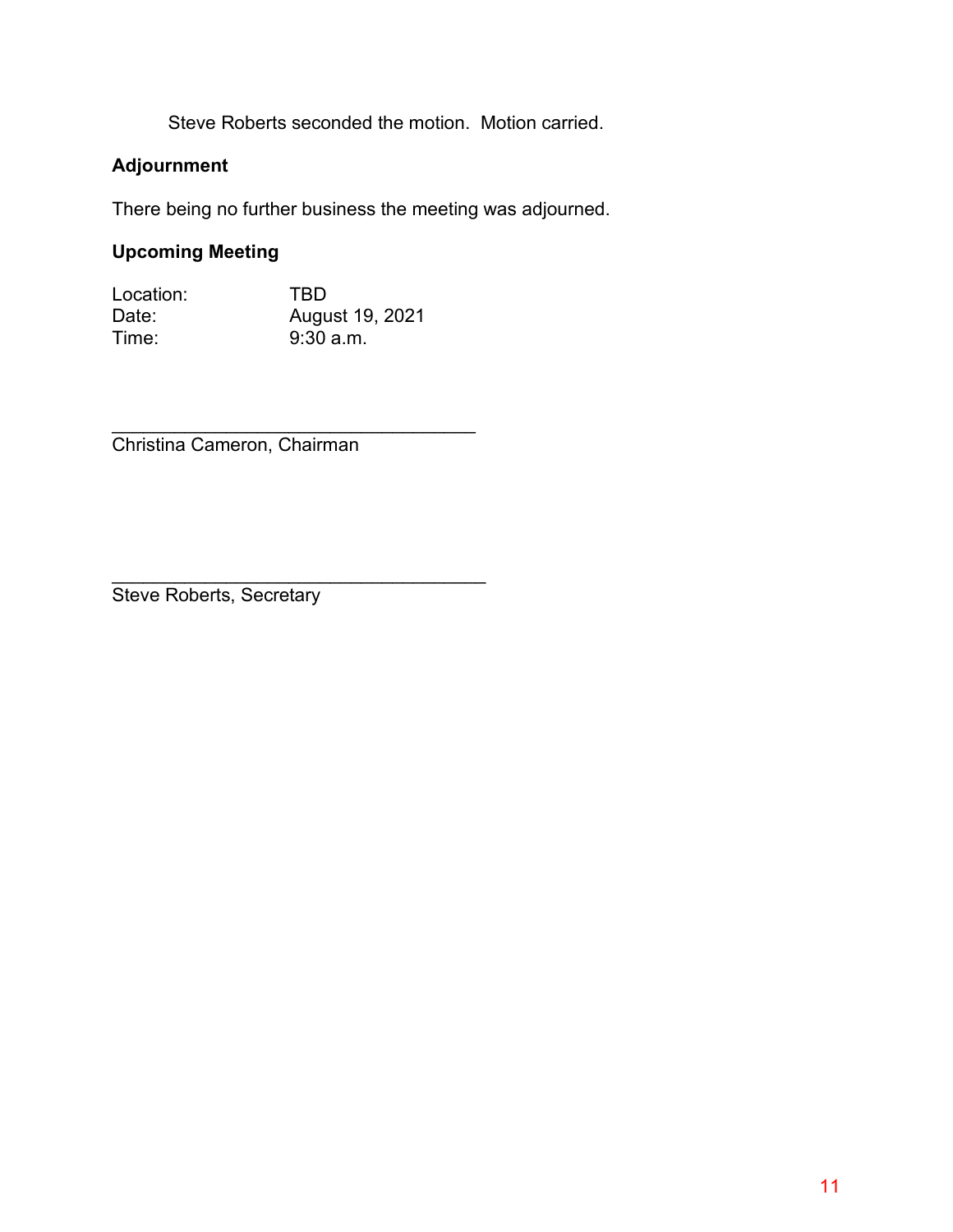#### **WV Council for Community and Technical College Education Meeting of August 16, 2021**

| <b>ITEM:</b>                   | Program Fee Approval for WV Invests                                                                                                                              |
|--------------------------------|------------------------------------------------------------------------------------------------------------------------------------------------------------------|
| <b>INSTITUTIONS:</b>           | New River Community and Technical College<br>West Virginia Northern Community College                                                                            |
| <b>RECOMMENDED RESOLUTION:</b> | Resolved, That the West Virginia Council for<br>Community and Technical College Education<br>approves the academic fees eligible for WV<br>Invests as presented. |
| <b>STAFF MEMBER:</b>           | <b>Brian Weingart</b>                                                                                                                                            |

#### **BACKGROUND:**

Senate Bill 335 that was passed during the 2021 legislative session expanded the West Virginia Invests Grant to include academic program fees. The legislation requires all academic program fees charged, in addition to base tuition, to be approved by the West Virginia Council for Community and Technical College Education to be eligible for the West Virginia Invests Grant.

| <b>New River Community and Technical College</b> | Requested Rate<br>Per Semester<br>2021-22 |
|--------------------------------------------------|-------------------------------------------|
|                                                  |                                           |
| LLPN to RN Bridge Program Fee (Semester 3 & 4)   | \$750                                     |

| LPN to RN Bridge Program Fee (Semester 3 & 4) | \$750 |
|-----------------------------------------------|-------|
| LPN to RN Bridge Course Fee (Per course)      | \$120 |

| WV Northern Community and Technical College                 | <b>Requested Rate</b><br>Per Semester<br>2021-22 |
|-------------------------------------------------------------|--------------------------------------------------|
| Supplies: dressings, gloves, EKG Leads, etc.                | \$50.00                                          |
| ATI Nursing Resource Testing/Assessment Fee (Computer)      | \$2,450.00                                       |
| Serviced)                                                   |                                                  |
| <b>BIO 114</b>                                              | \$40.00                                          |
| Lab Fee (For $\frac{1}{2}$ day at WVNCC labs)               | \$60.00                                          |
| <b>BIO</b> 115 (Lab)                                        | \$40.00                                          |
| U-World NCLEX Application for Individual Review (Test Prep) | \$179.00                                         |